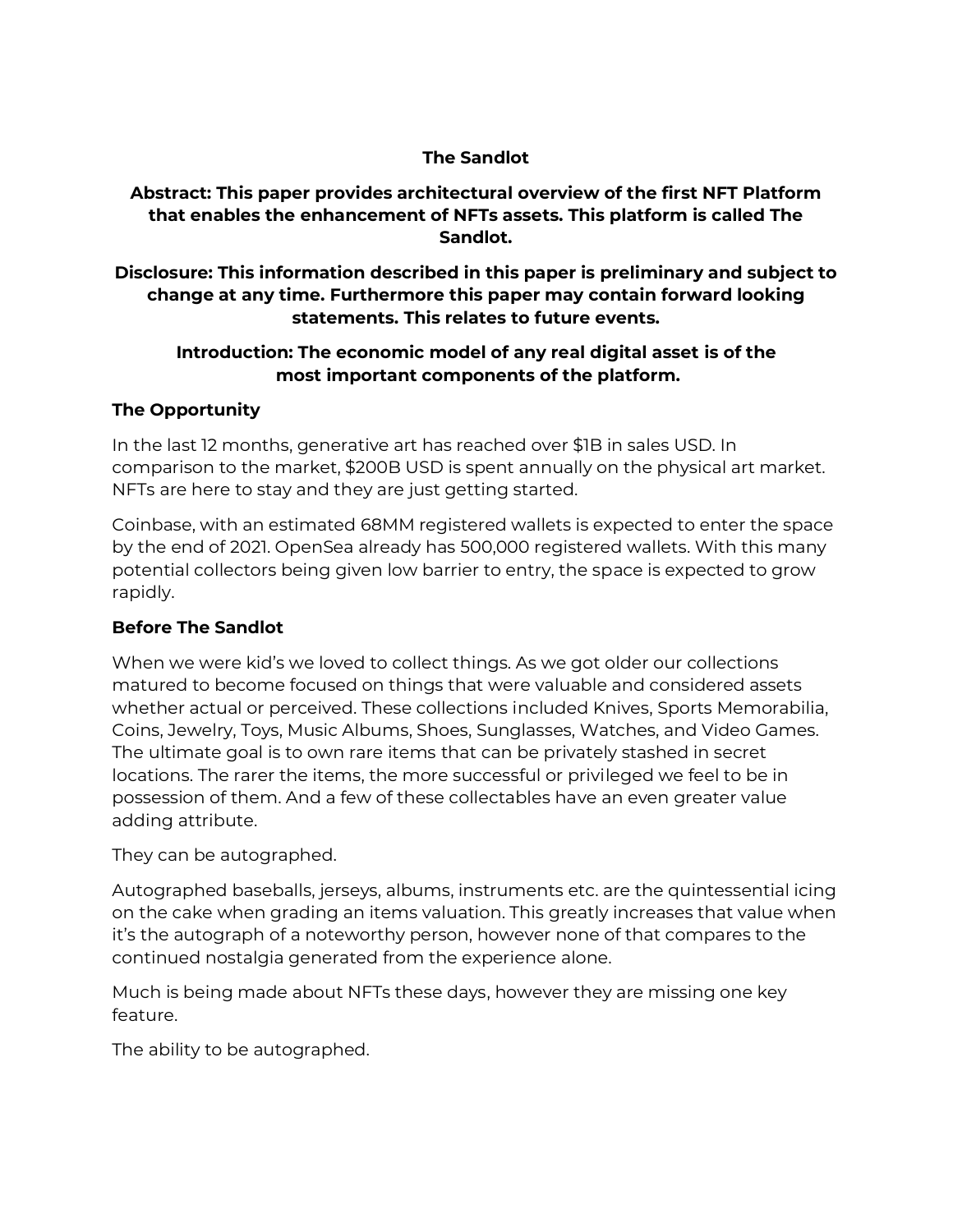## **Insert The Sandlot**

In a world where NFT's can be enhanced with an extra layer of data from a verified source. The opportunities are endless. From autograph-able fan art to the mixing of new music being properly documented and compensated for with smart contracts on the blockchain.

With enhance-able NFTs things can be properly documented or initiated. For Instance, Home deeds as NFT could be passed from one owner to another, new layer of data wrapped around that property and now every smart feature of that home can respond to that owner, such as locking and unlocking the door.

With enhanced NFTs rental cars can switch owners for durations agreeable by smart contract. With an NFT being the title of that car, it can be rented and made operable by the renting party. You could call it a digital key. A key to the world we will one day live in. It will open doors to your door, your car, your office building, your gym, your sporting events, and these public transactions will not only be visible to all, but they will require NFT Enhancing technology.

As a NFT Platform and early innovator in this space. The Sandlot intends to not only create the technology that will satisfy the demand, but also supply the market with assets that are worthy of the utility. We intend to do this in three phases.

# **The Phases of The Sandlot**

Phase 1 – NFT Creation.

Users of our platform will be able to create NFTs from their mobile device or pc. Their mobile device will connect with their mobile camera to create NFTs instantaneously. Their will be a generative NFT creation tool (for creating 10k or less pieces at a time) as well as a one off NFT creation tool. This Art will be tradeable on the Marketplace.

Phase 2 – NFT Collaboration.

Imagine Collaborative Community Generative Fan Art without the headaches of 1000+ meetings. We will launch contests for the creation of Base characters and allow the community to vote on their favorite. Once Round 1 is over, Community members will submit their attributes and vote on favorite and rarity.

Once Votes are cast, the art will be generated to the tune of 10k pieces and each contestant that is featured in any purchased art will receive royalties for their work for the future of its lifespan.

#### **This is the ultimate social art experiment.**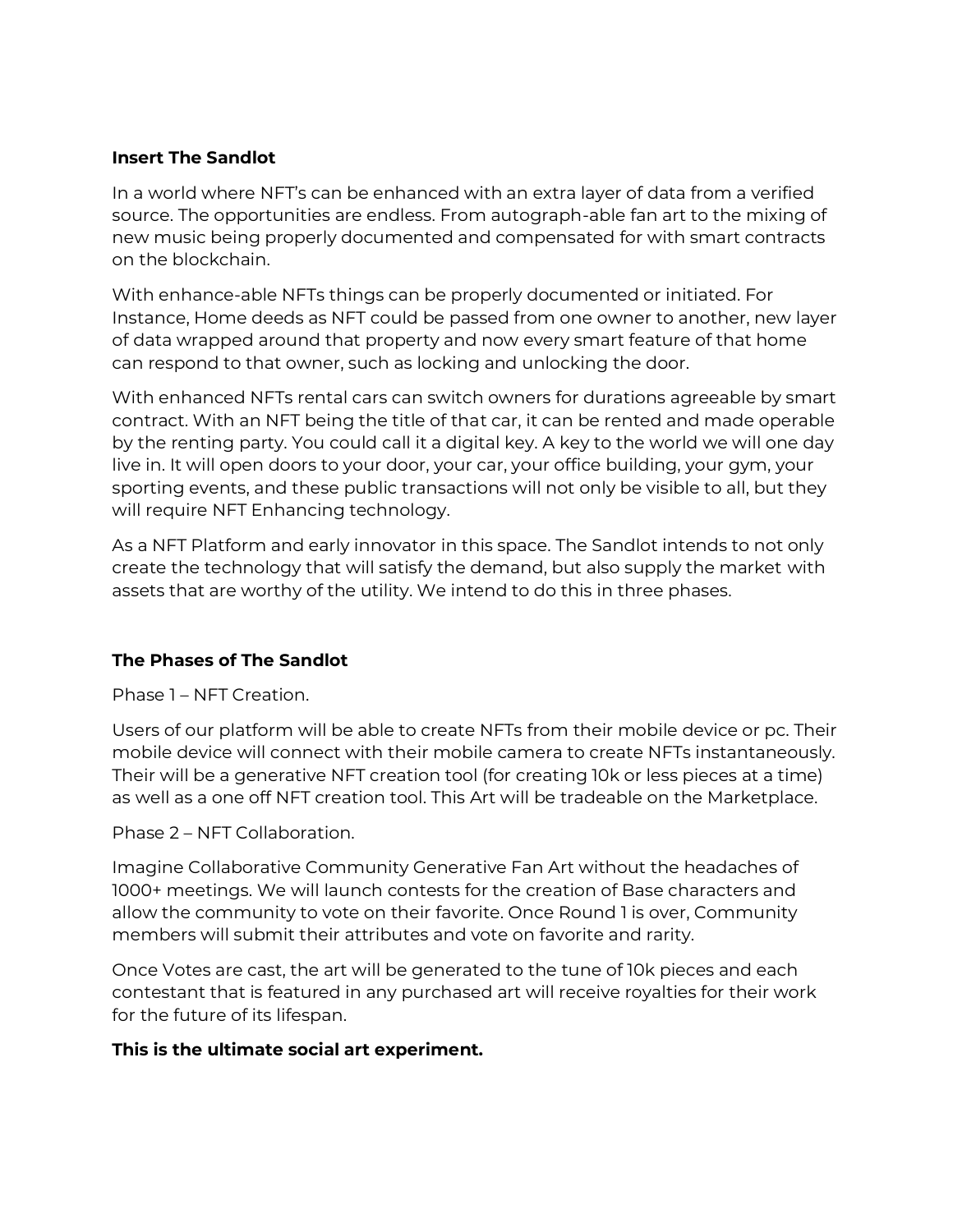We will not only create the most unique and sought-after fan art of athletes and musicians, we will provide the utility for said pieces of art to be autographed either virtually or in person.

One we establish a strong generative Art Community we will pursue opportunities in the Generative Music industry.

Phase 3 – NFT Enhancement.

During the process of discovery we felt that Autograph-able NFTs are an untapped and emerging market. With the rise in popularity of NFTs it seems the only missing piece and the key to optimizing its value is to add a nostalgic experience to the asset. These experiences can take place in real life or someday soon even on the metaverse. There are plenty of uses we haven't thought of or that have yet to be invented, but the need for this functionality is vital to the development of a more connected world.

# **TOKENOMICS**

\$HUSTLE is the native utility token that will be used on The Sandlot NFT Platform for fees for processing transactions and storing data.

\$HUSTLE smart contract will contain a 10% transaction tax. Of this tax:

- 4% will be automatically added to liquidity
- 3% will be redistributed back to holder wallets
- 3% will be redistributed back to Marketing and Dev Wallet

\$HUSTLE derives its name from a famous baseball player nicknamed Mr. Hustle.